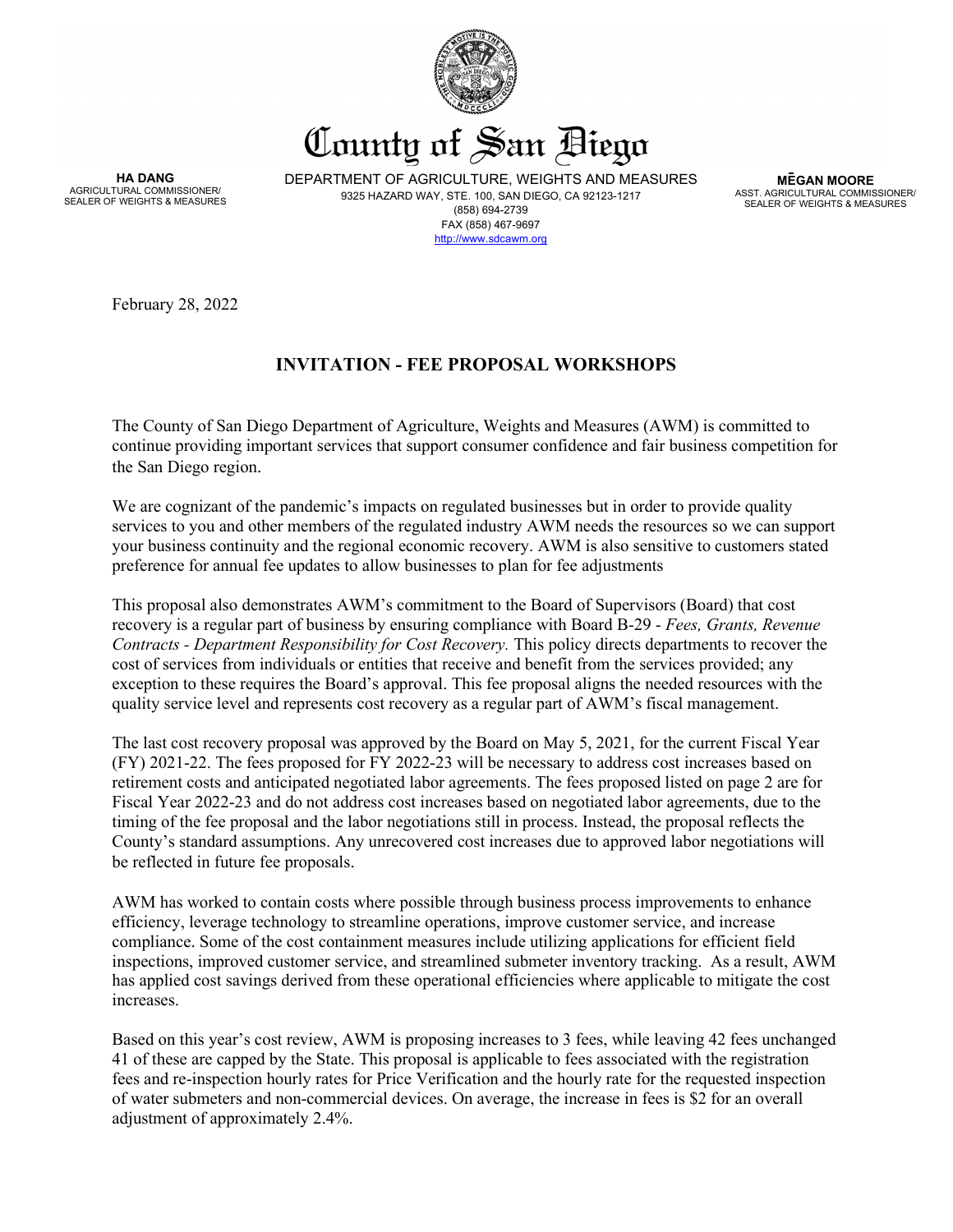We will present the following fee adjustments for the programs below to the County Board of Supervisors on April 6 and April 27, 2022, for approval to be effective July 1, 2022. The fee adjustments are as follows:

| <b>Price Verification Annual Registration</b>       | <b>Current Fee</b> | <b>New Fee</b> | <b>Change</b> |
|-----------------------------------------------------|--------------------|----------------|---------------|
| Tier 1 Registration (1-3 Point-of-Sale Stations)    | \$149              | \$155          | \$6           |
| Tier 2 Registration (4-9 Point-of-Sale Stations)    | \$204              | \$210          | \$6           |
| <b>Tier 3 Registration</b>                          | \$256              | \$263          | \$7           |
| (10 or more Point-of-Sale Stations)                 |                    |                |               |
| <b>Re-inspection Hourly Rate for Non-compliance</b> | \$156              | \$156          | \$0           |

| <b>Commercial Weights &amp; Measure Devices</b> |       |       |     |
|-------------------------------------------------|-------|-------|-----|
| Non-Commercial Device Inspection Hourly Rate    | \$156 | \$156 | \$0 |
| Non-Registered Water Submeter Fee Hourly Rate   | \$156 | \$156 | \$0 |

You are invited to attend one of the workshops below so we may provide you additional information and answer your questions. The workshops' content provided will be the same and two different dates listed below to accommodate your schedule.

| When:            | Tuesday, March 15, 2022                                            |
|------------------|--------------------------------------------------------------------|
| Time:            | $2 PM-3 PM$                                                        |
| Meeting<br>Link: | https://zoom.us/j/96997701726?pwd=a2tPL09BMlF6a3g4V1lKWG9Fem1ldz09 |
| Website          | https://www.sandiegocounty.gov/awm/                                |
| RSVP:            | $(858)$ 694-2778 or sdcawm@sdcounty.ca.gov                         |

| When:            | Thursday, March 17, 2022                                                           |
|------------------|------------------------------------------------------------------------------------|
| Time:            | $2PM-3PM$                                                                          |
| Meeting<br>Link: | https://zoom.us/j/96398963333?pwd=cEpQdkRQemdQWWQvOVB5ZEJQZFJn<br>QT <sub>09</sub> |
| Website          | https://www.sandiegocounty.gov/awm/                                                |
| RSVP:            | (858) 694-2778 or sdcawm@sdcounty.ca.gov                                           |

The workshops will be held virtually and a link to these meetings will be available at AWM's website, [https://www.sandiegocounty.gov/awm/,](https://www.sandiegocounty.gov/awm/) where you will be able to access the meeting on the specified dates and times.

If you need this notice translated, please email  $\frac{sdcawm(a) sdcounty.ca.gov}$  to request a copy of this notice in your preferred language. Please include if translations services are needed for the public meeting.

```
إذا كنت تحتاج إلى ترجمة هذا الإشعار ، يرجى إرسال بريد إلكتروني إلى <u>sdcawm@sdcounty.ca.gov </u>لطلب نسخة عن الإشعار
                                    بلغتك المفضلة. یرجى ذكر ما إذا كانت خدمات الترجمة مطلوبة للاجتماع العام.
```
如需翻譯本通知,請電郵 [sdcawm@sdcounty.ca.gov](mailto:sdcawm@sdcounty.ca.gov) 請求以您的首選語言提供本通知的副本。如果 公開會議需要翻譯服務,請註明。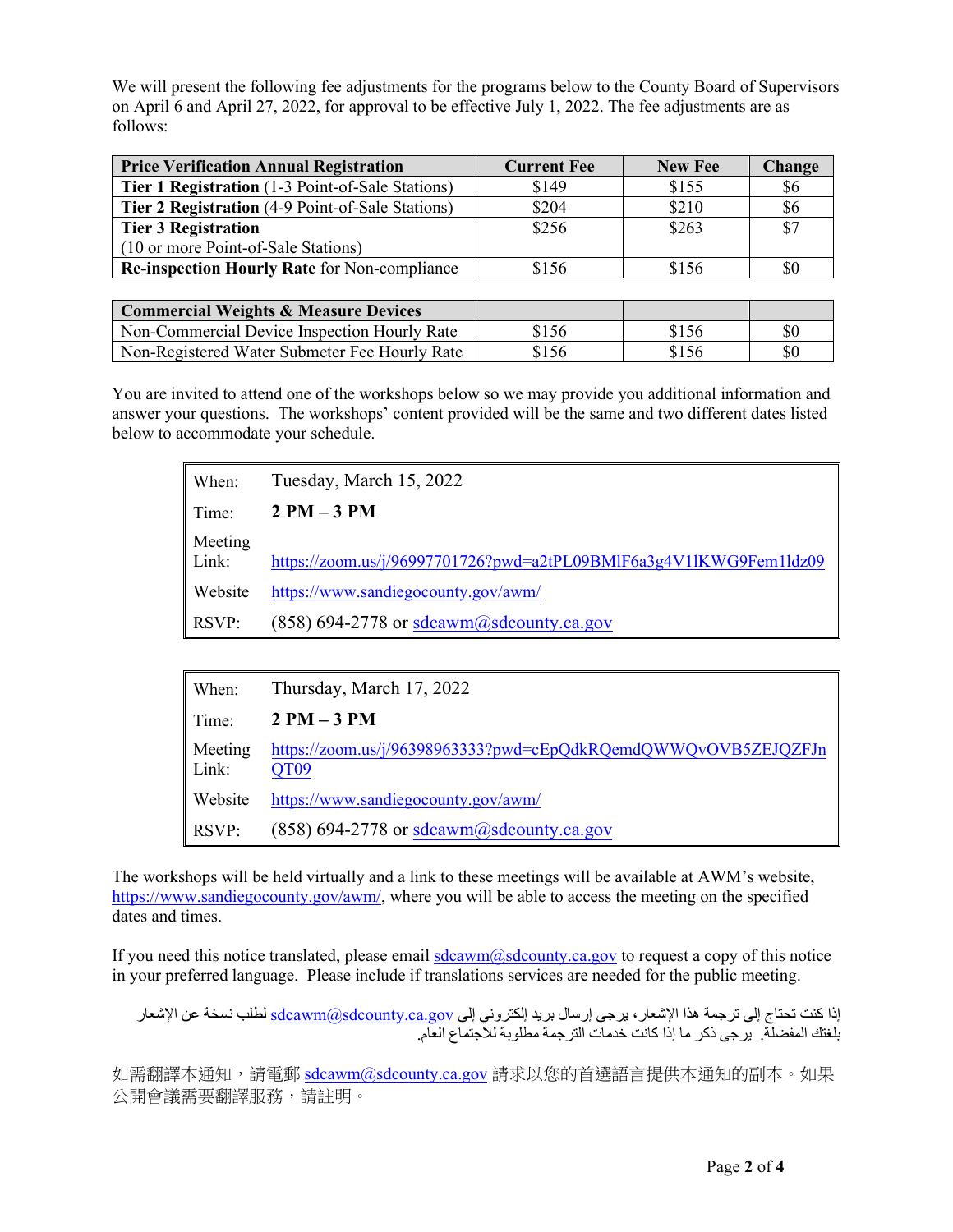Si necesita que se traduzca este aviso, envíe un correo electrónico [a sdcawm@sdcounty.ca.gov](mailto:sdcawm@sdcounty.ca.gov) para solicitar una copia de este aviso en su idioma preferido. Incluya si se necesitan servicios de traducción para la reunión pública.

Kung kailangan mong isalin sa ibang wika ang paunawang ito, mangyaring magpadala ng elektronikong koreo s[a sdcawm@sdcounty.ca.gov](mailto:sdcawm@sdcounty.ca.gov) upang humiling ng kopya ng paunawang ito sa iyong gustong wika. Mangyaring isama kung kailangan din ng mga serbisyo ng pagsasalin para sa pampublikong pagpupulong.

Nếu quý vị cần dịch thông báo này, vui lòng gửi email đến [sdcawm@sdcounty.ca.gov](mailto:sdcawm@sdcounty.ca.gov) để yêu cầu một bản sao thông báo bằng ngôn ngữ ưa thích của quý vị. Vui lòng ghi ra yêu cầu nếu cần dịch vụ phiên dịch cho cuộc họp công cộng.

If you have questions regarding the fees, please contact Deputy Sealer of Weights and Measures Austin Shepherd by phone at (858) 614-7726 or by email at [Austin.Shepherd@sdcounty.ca.gov.](mailto:austin.shepherd@sdcounty.ca.gov)

# **Frequent Asked Questions**

# 1. **Why is AWM proposing fee adjustments when businesses are impacted by COVID?**

We are cognizant of the pandemic's impacts on regulated businesses, but in order to provide quality services to you and other members of the regulated industry AWM needs the resources so we can support your business continuity and the regional economic recovery. In addition, our customers had stated their preference for annual fee updates to allow them to plan for fee adjustments. This proposal also demonstrates AWM's commitment to the Board that cost recovery is a regular part of business to ensure compliance with Board Policy B-29 *Fees, Grants, Revenue Contracts - Department Responsibility for Cost Recovery*. This policy directs departments to recover the cost of services from individuals or entities that receive and benefit from the services provided; any exception requires the Board's approval. This fee proposal aligns the needed resources with quality service level and represents cost recovery as a regular part of AWM's fiscal management.

The last cost recovery proposal was approved by the Board on May 5, 2021, for Fiscal Year 2021-22. The fees proposed for FY 2022-23 will be necessary to address cost increases based on retirement costs, anticipated negotiated labor agreements, and to ensure compliance with Board Policy B-29. The fees proposed listed on page 2 are for Fiscal Year 2022-23 and do not address cost increases based on negotiated labor agreements, due to the timing of the fee proposal and the labor negotiations, but instead, the proposal reflects the County's standard assumptions. Any unrecovered cost increases due to approved labor negotiations will be reflected in future fee proposals.

# 2. **What has AWM done to contain costs?**

The practice of focusing on continuous improvement, implementing operational efficiencies, and prioritizing resources in key areas has positioned AWM to respond to customer needs and regulatory changes. AWM is committed to continuous improvement ad partners with stakeholders to identify opportunities and areas for improvement. AWM strives to enhance program effectiveness and efficiency to achieve positive outcomes and a collective impact. Since the last fee proposal, AWM has improved operational efficiency by leveraging technology and streamlining processes. Innovations include apps for mobile field inspection, customer service, and submeter inventory tracking. This resulted in an annual savings of \$23,985, without which fees would increase an additional 3% on average.

# 3. **How was the fee proposal developed?**

AWM conducts an annual analysis of its programs including a review of state mandates, program operations, inspection frequencies, service levels, and benchmarking to obtain a comprehensive understanding of how our fees compare to similar counties. We considered the projected program costs for Fiscal Year 2022-23 and applied projected cost savings due to operational efficiencies to determine